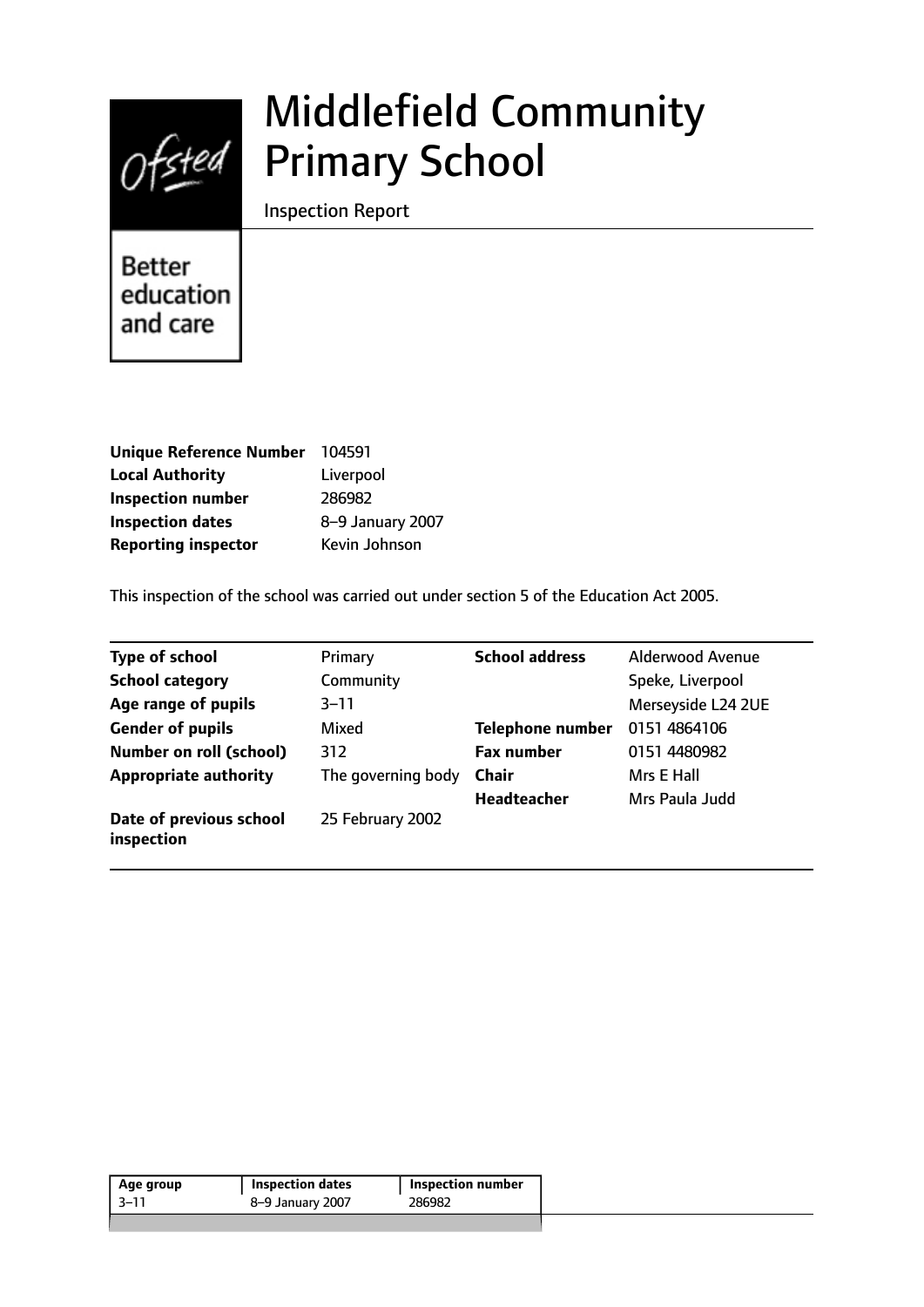© Crown copyright 2007

Website: www.ofsted.gov.uk

This document may be reproduced in whole or in part for non-commercial educational purposes, provided that the information quoted is reproduced without adaptation and the source and date of publication are stated.

Further copies of this report are obtainable from the school. Under the Education Act 2005, the school must provide a copy of this report free of charge to certain categories of people. A charge not exceeding the full cost of reproduction may be made for any other copies supplied.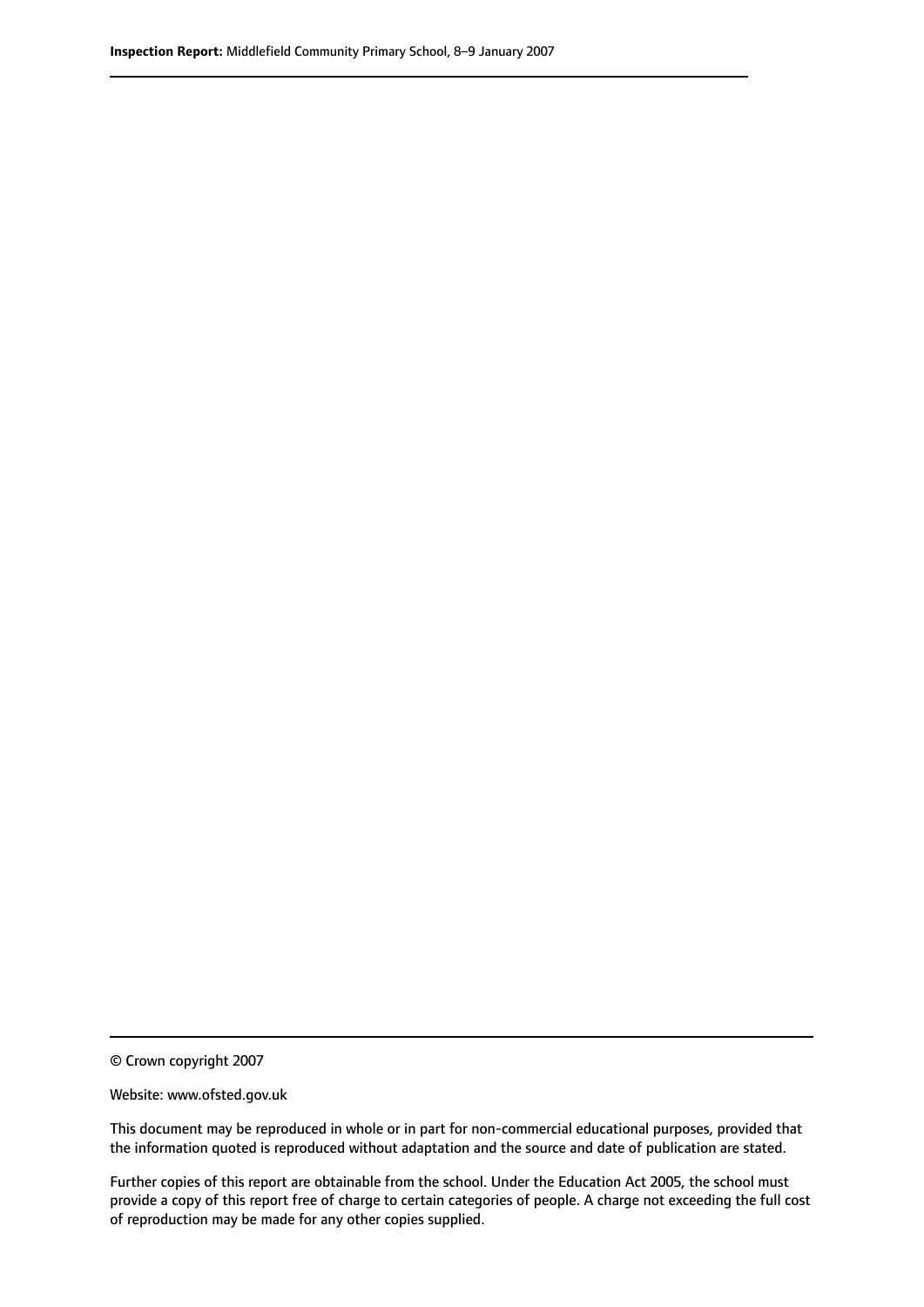# **Introduction**

The inspection was carried out by three Additional Inspectors.

## **Description of the school**

This is a larger than average primary school situated in the southern outskirts of Liverpool. The school's location is recognised by the local authority as one of acute social need. Statistics show it to be an area of multiple deprivation with challenging social and economic circumstances. A very high proportion of pupils have learning difficulties and/or disabilities. The school is also resourced to provide 18 places for pupils from across the local authority, who have social, emotional and behavioural difficulties. The number of pupils who start or leave the school at random points throughout the year is very high. An extended school day is provided and there is an Adult Learning Centre on site. The headteacher took up her post in September 2006.

## **Key for inspection grades**

| Grade 1 | Outstanding  |
|---------|--------------|
| Grade 2 | Good         |
| Grade 3 | Satisfactory |
| Grade 4 | Inadequate   |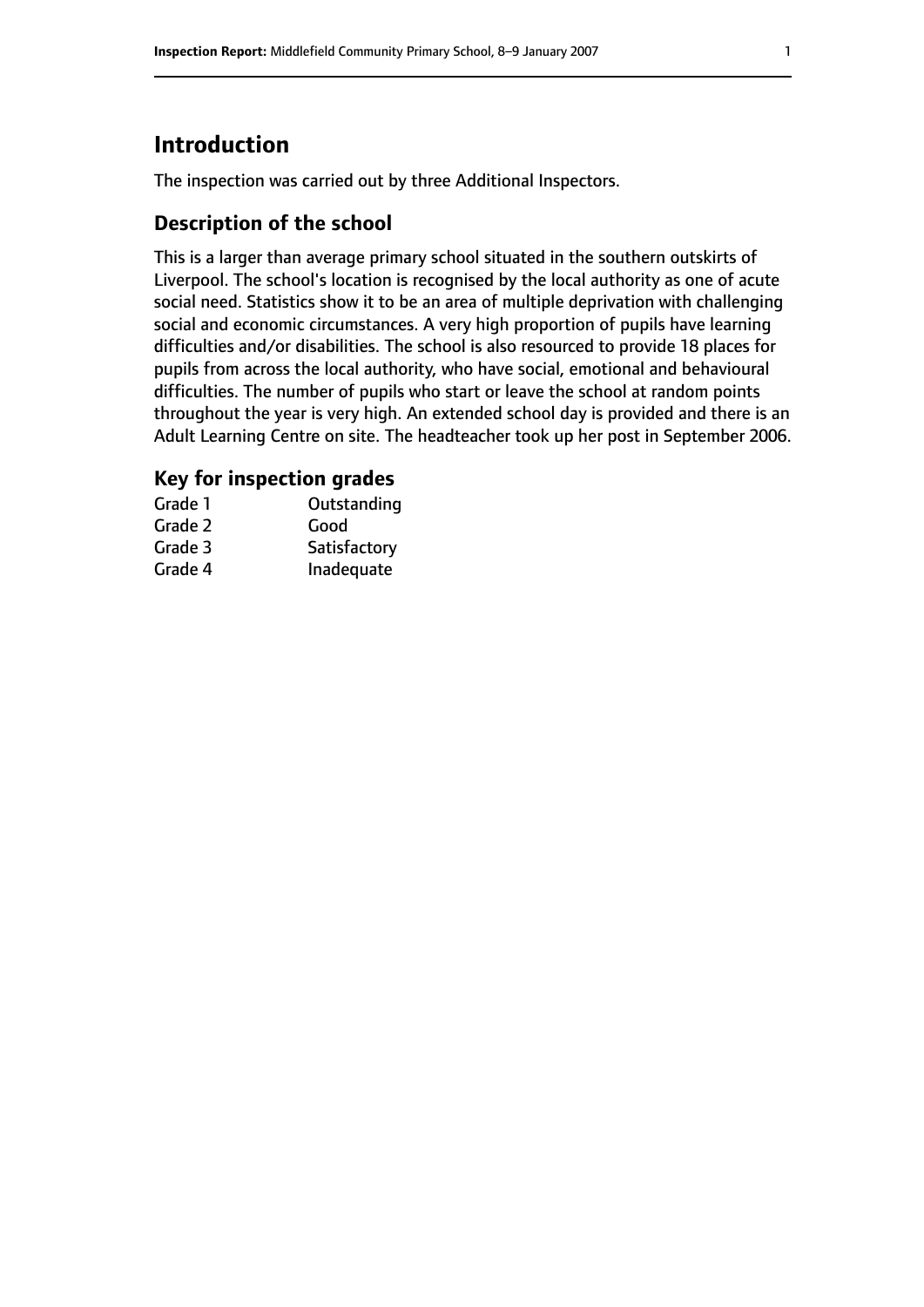# **Overall effectiveness of the school**

#### **Grade: 3**

The school provides a satisfactory education for its pupils and satisfactory value for money. The care, guidance and support offered to pupils are satisfactory overall; however, the pastoral care provided, particularly for the most vulnerable, is good. Parents comment appreciatively on the much improved behaviour and pupils say that anti-bullying and anti-racism teaching has made them feel safer in the playground. There are trusting relationships between adults and pupils because voices are seldom raised and pupils are confident that there is always someone to help them when needed. Those who attend the special unit are successfully integrated into the main classes and work happily alongside others. Pupils know how important it is to eat sensibly and they enjoy physical education activities and opportunities after school to take part in sports. Although still significantly below average, attendance has recently improved and there is now vigorous competition between classes for the 'attendance cup'. The school is encouraging links with parents through the adjacent Adult Learning Centre which is also helping to raise the importance of attending regularly. Pupils enjoy school because of the security it offers and the challenge found in lessons. The curriculum has been thoughtfully remodelled to make learning more relevant and enjoyable and there is an increasing drive to provide more first-hand experiences in order to broaden pupils' personal horizons.

Pupils currently make steady progress and achieve satisfactorily overall. Their starting points in the Nursery class are exceptionally low in comparison to national expectations. Their progress is good in the Nursery class but satisfactory in Reception because the quality of teaching and learning is inconsistent. Despite satisfactory progress overall, standards in all areas of learning are well below expectations when pupils enter Year 1. Standards attained in the most recent national tests were slightly better at the end of Year 2, as were mathematics standards at the end of Year 6, due to the stronger focus on that subject resulting in more satisfactory achievement. However, standards at both key stages are still too low. Recent improvements in the quality of teaching and target-setting are now having a measurable impact. As a result, standards in English and mathematics are beginning to rise steadily as more pupils progresstowards their expected levels.

A crucial decision taken by the new headteacher and governors has been to embrace the Intensifying Support Programme (ISP) provided through the local authority and also to link with other schools in a local network, to support the drive to raise standards. This has brought about a cultural change in the school and set it on its current course by enabling staff and governors to set clear goals, which are moving the school forward. The headteacher has revised the management structure so that all staff now share accountability for standards and achievement. This has raised staff morale because there is more sharing of ideas and good practice, and much stronger teamwork. A major success has been the introduction of a robust system for tracking pupils' progress and setting relevant targets. Teaching and learning is satisfactory. Teaching is becoming more sharply focused on specific learning objectives, driven by regular assessments. Pupils enjoy learning because they have manageable targets and achieve more.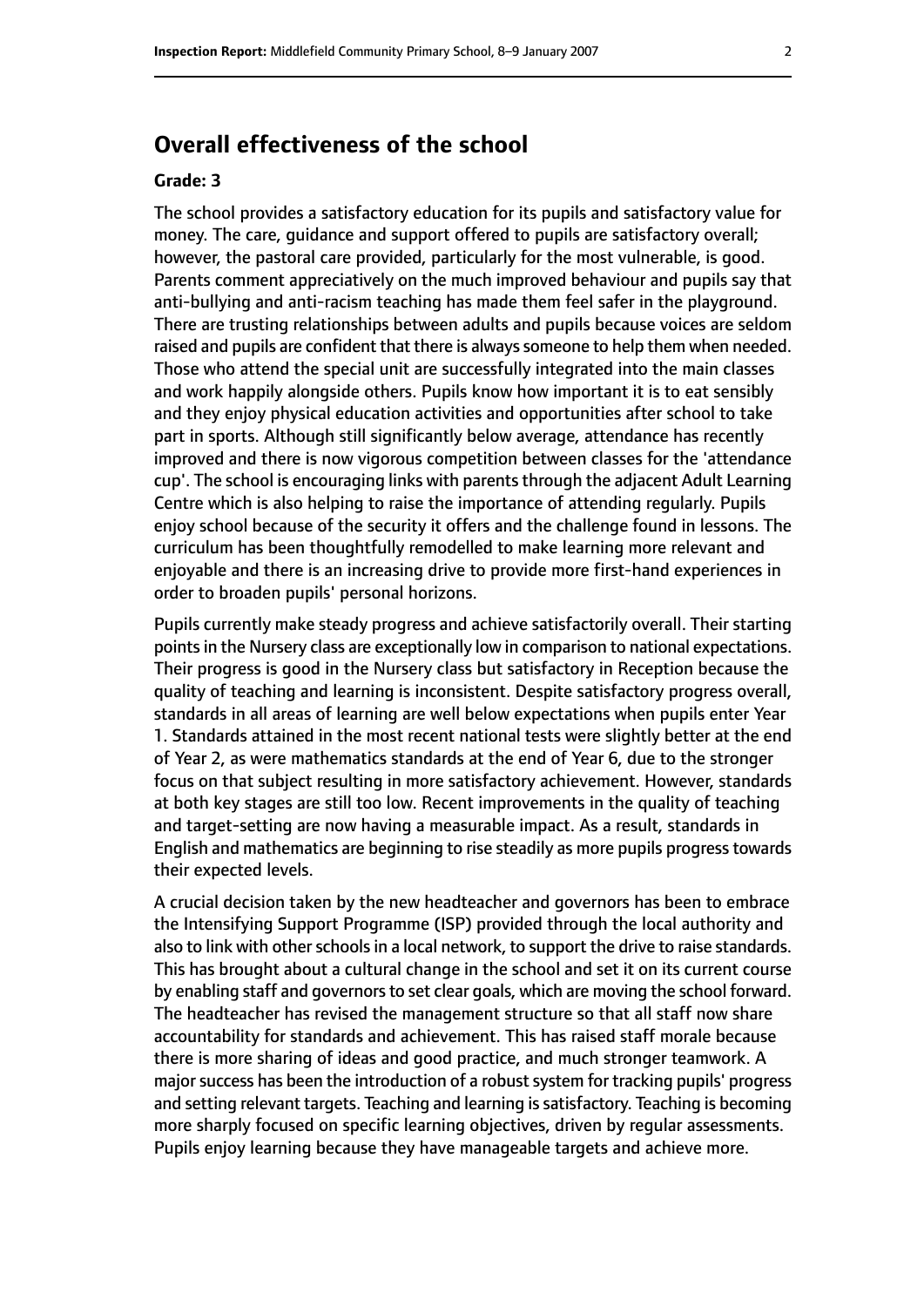However, it remains inconsistent and particularly in the Foundation Stage. The school's systems for checking the quality of its performance have improved so that prompt action can be taken to deal with any difficulties. The school is better equipped now to take stock of its progress and has accurately evaluated most aspects of its work. Improvements are at an early stage of development and the capacity to improve is satisfactory.

#### **What the school should do to improve further**

- Raise standards and achievement in English, mathematics and science throughout the school.
- Improve the consistency of the quality of teaching and learning, including in the Foundation Stage.
- Improve levels of attendance.

# **Achievement and standards**

#### **Grade: 3**

Children start in the Nursery with exceptionally low levels of attainment for their age in all areas of learning. They get off to a good start in the Nursery class but their pace of learning is not maintained throughout the whole Foundation Stage, so that standards are still well below expectations when they enter Year 1. For many, this leaves much ground to make up and has contributed to the well below average standards seen at the end of Year 2. However, standards at the end of Year 2 improved slightly in reading, writing and mathematics between 2005 and 2006, and standards in mathematics improved in Year 6 over the same period. Although the 2006 Year 6 test results in English, mathematics and science were well below the national average, there is strong evidence from the school's assessment data to indicate that standards are continuing to rise, with more pupils throughout the school beginning to work at the level expected for their age.

## **Personal development and well-being**

#### **Grade: 3**

Pupils make satisfactory progress in their personal development, including spiritual, moral, social and cultural development. Attendance levels are low in spite of the good improvement seen recently. Pupils are attentive in lessons and work hard. Behaviour around the school is satisfactory. Pupils are usually friendly towards adults and each other but they sometimes need support in order to help them settle their differences. They understand that diet and exercise are important factors in keeping to a healthy lifestyle and enjoy the range of sports offered as well as yoga after school. A 'buddy' scheme gives older pupils the chance to take on responsibility for the care of others and several older pupils have gained the St. John's Ambulance qualification in first-aid. Pupils' views are being taken into account more often. For example, a group of pupils decided for themselves on the kind of writing they would like to practice in their special group. As yet, however, there is no school council to encourage a fully active pupil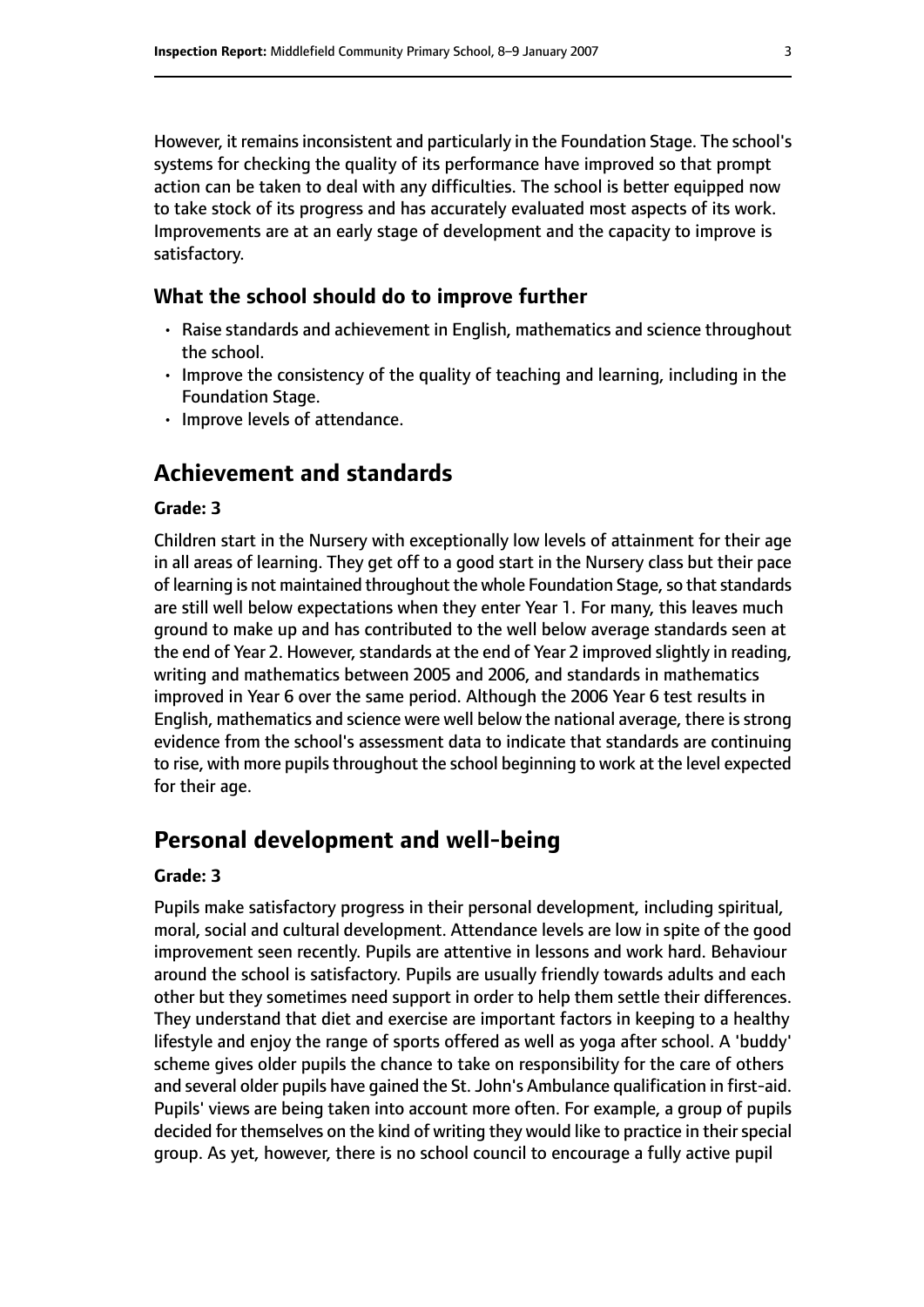voice in the running of the school. Although satisfactory, there is still some way to go towards providing all pupils with the basic literacy, numeracy, and ICT skills, which will help secure their future economic well-being.

# **Quality of provision**

#### **Teaching and learning**

#### **Grade: 3**

The quality of teaching and learning is satisfactory. Some good and outstanding teaching was seen during the inspection. Pupils respond well in most lessons to lively, active teaching through which they are increasingly challenged to achieve more. Recent training has led to teachers becoming more confident in their approach because they are more skilled at using assessments to plan for the varying needs of pupils. Learning support assistants are a valued part of the teaching team. They are sensitive to pupils' particular needs and contribute significantly to their progress when working with individuals and groups. Relationships in lessons are good. This gives pupils a sense of security and helps to maintain order so that all can achieve as well as possible. Nevertheless, there are still pockets of uneven progress where planning isless effective and where pupils' inattentiveness is not consistently challenged. Occasionally there is a mismatch between teachers' expectations and what pupils can actually achieve so that some find tasks too difficult to complete.

#### **Curriculum and other activities**

#### **Grade: 3**

The curriculum is satisfactory and adequately meets pupils' needs. There is sufficient focus on basic reading, writing and numeracy skills and pupils satisfactorily practise their writing across different subjects. Afternoon sessions are planned thoughtfully, broken down into a selection of 'club' activities whereby pupils receive shorter 'bursts' of history, geography or music. This maintains their interest and increases their enjoyment. Learning is enriched by some specialist teaching through the Sports Partnership with the local high school. Music and French in Year 2 are provided through a Service Level Agreement with the local authority. Visitors help to promote personal development and encourage interest in the arts. A satisfactory range of after school clubs available to pupils in junior classes helps to foster their skills and interests.

#### **Care, guidance and support**

#### **Grade: 3**

The care, guidance and support provided are satisfactory overall; however, the pastoral care for pupils is good. Parents recognise this and are appreciative of the way their children are looked after. The most vulnerable pupils often receive exceptional support to help raise their self-esteem and ensure their personal and emotional well-being. This helps them to settle into lessons more easily. Pupils in the unit are also supported well and, as a result, most are successfully integrated into main classes. These are good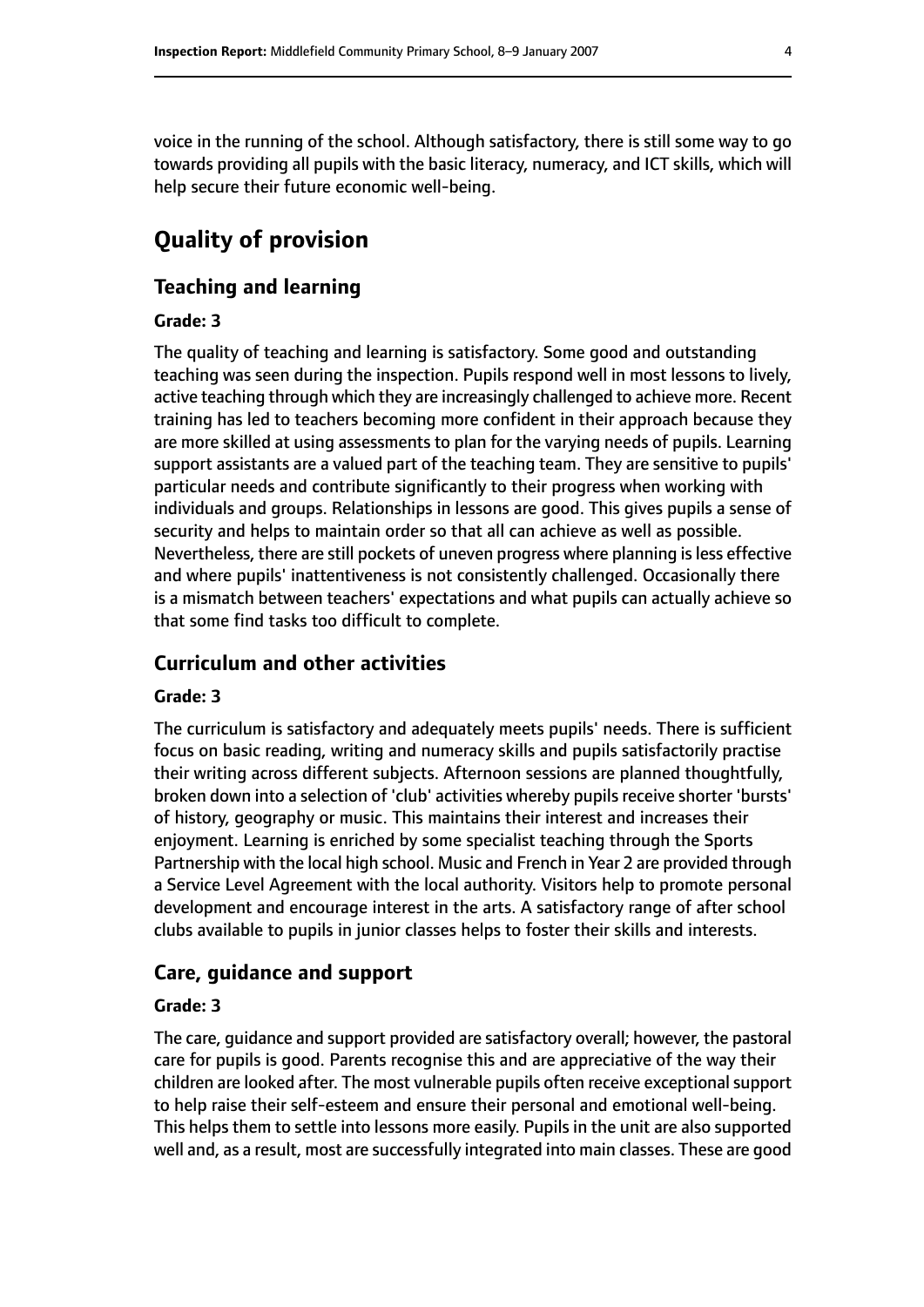examples of the school's inclusiveness. The learning mentor provides strong support for parents and pupils with regard to improving attendance and oversees the smooth running of the breakfast and after school provision. All procedures for the safeguarding of pupils are in place. Some aspects of academic guidance, however, are not as strong as they should be. Although systems for monitoring pupils' progress are sound and used effectively to set targets, some pupils are not always sure what their targets are. At present, teachers' marking does not sufficiently refer to targets or indicate what pupils should do to achieve them. Consequently, marking has too little impact on pupils' work.

# **Leadership and management**

#### **Grade: 3**

The headteacher provides strong, clear leadership and is single minded in her desire to improve standards and quality in the school. New management systems have improved communication between staff so that all contribute effectively to the school improvement process. The leadership team is entirely committed to its role and works energetically to ensure that newly agreed procedures become firmly embedded in practice. Governors fulfil their statutory obligations satisfactorily. They manage the budget astutely and are clear about what the school should do to improve further. Nevertheless, their contribution to the monitoring and evaluation of the school's performance has not been strong. The school's improvement plan gives clear direction but some targets do not identify intended impact clearly enough to enable a really sharp analysis of the school's work.

Although the structures for leading and managing the school are sustainable, they are, nevertheless, recent and their full impact on standards and achievement is still to be seen.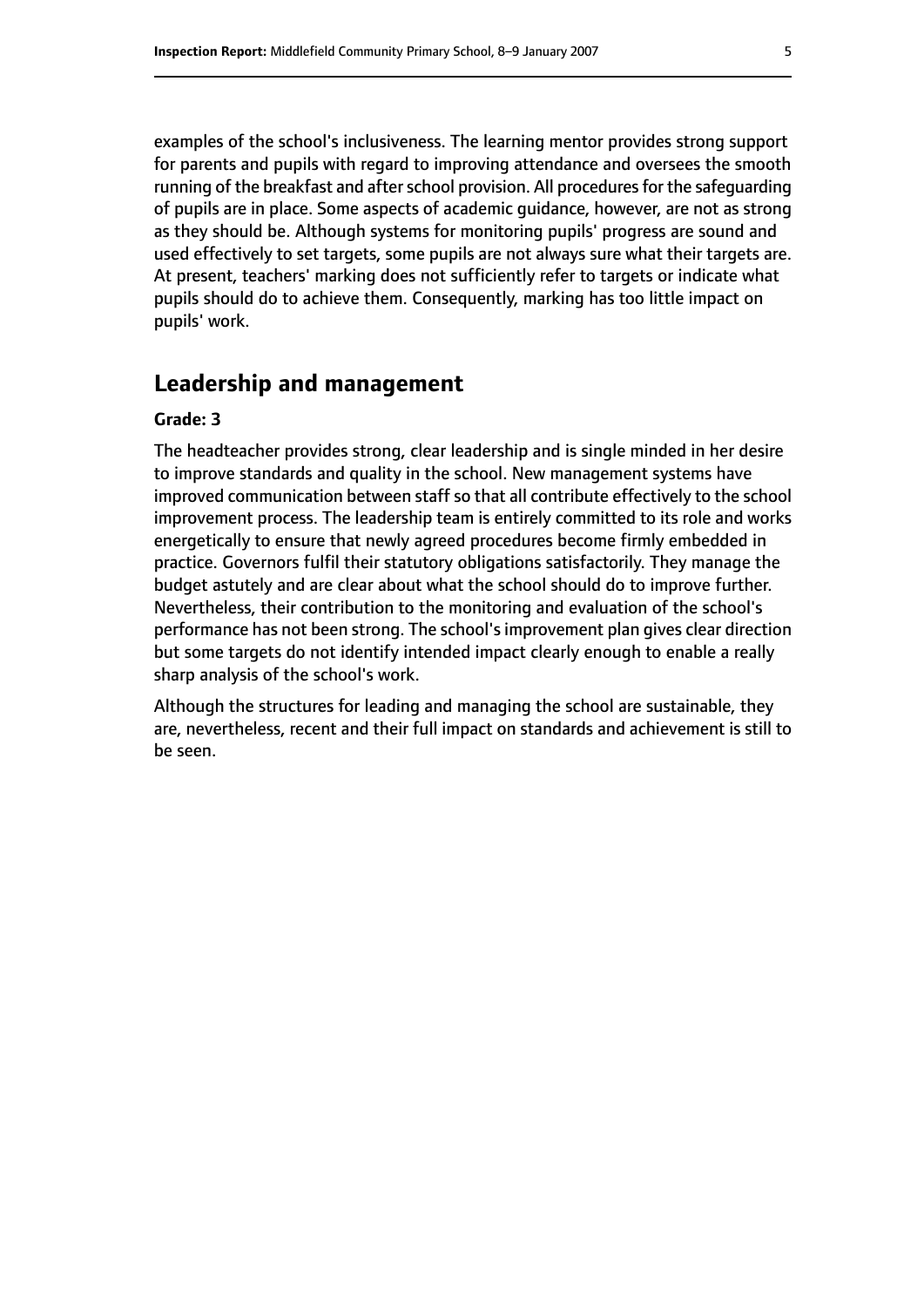**Any complaints about the inspection or the report should be made following the procedures set out inthe guidance 'Complaints about school inspection', whichis available from Ofsted's website: www.ofsted.gov.uk.**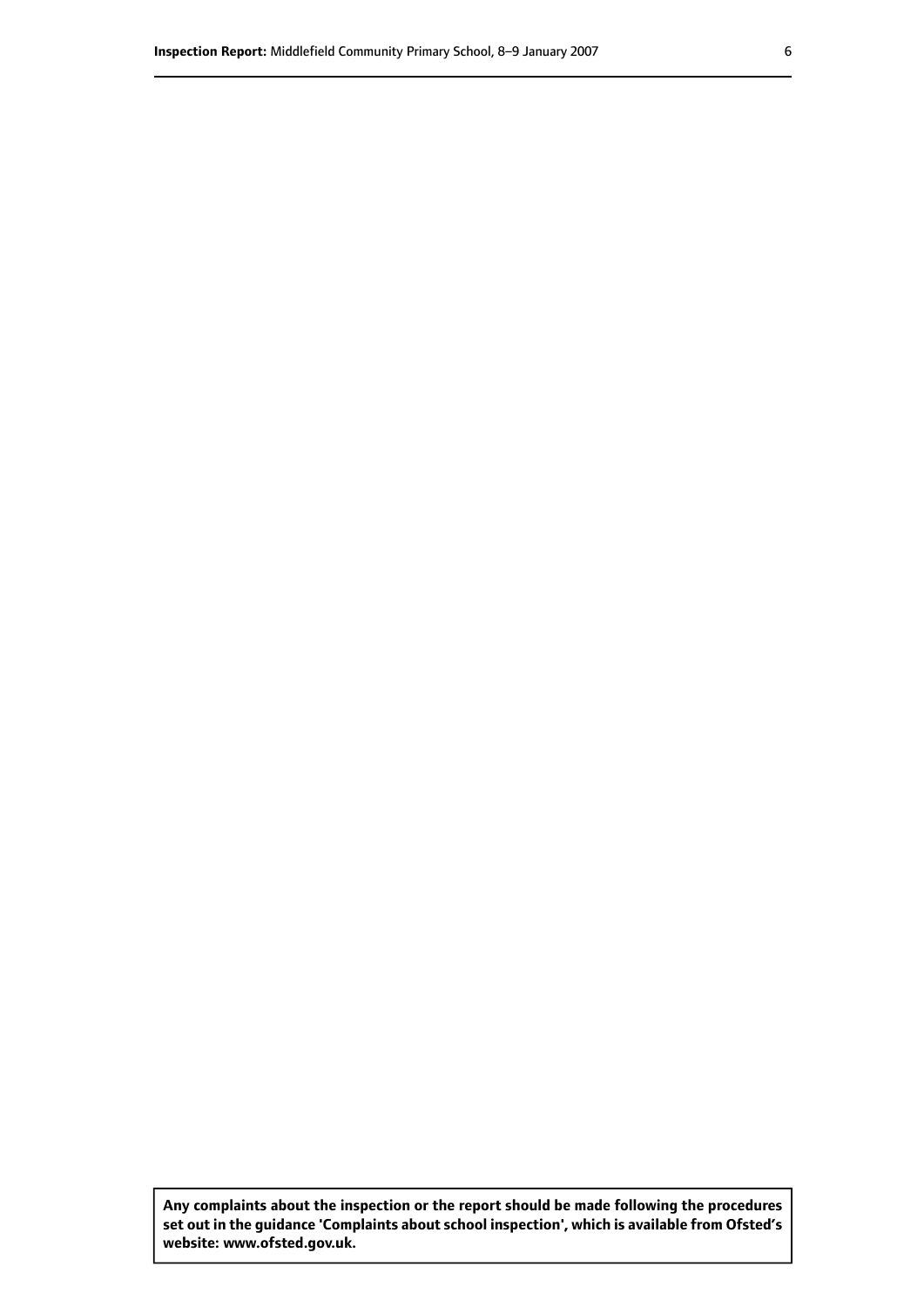# **Inspection judgements**

| Key to judgements: grade 1 is outstanding, grade 2 good, grade 3 satisfactory, and grade 4 | <b>School</b>  |
|--------------------------------------------------------------------------------------------|----------------|
| inadeauate                                                                                 | <b>Overall</b> |

# **Overall effectiveness**

| How effective, efficient and inclusive is the provision of education, integrated<br>care and any extended services in meeting the needs of learners? |     |
|------------------------------------------------------------------------------------------------------------------------------------------------------|-----|
| How well does the school work in partnership with others to promote learners'<br>well-being?                                                         |     |
| The quality and standards in the Foundation Stage                                                                                                    |     |
| The effectiveness of the school's self-evaluation                                                                                                    |     |
| The capacity to make any necessary improvements                                                                                                      |     |
| Effective steps have been taken to promote improvement since the last<br>inspection                                                                  | Yes |

## **Achievement and standards**

| How well do learners achieve?                                                                               |  |
|-------------------------------------------------------------------------------------------------------------|--|
| The standards <sup>1</sup> reached by learners                                                              |  |
| How well learners make progress, taking account of any significant variations between<br>groups of learners |  |
| How well learners with learning difficulties and disabilities make progress                                 |  |

## **Personal development and well-being**

| How good is the overall personal development and well-being of the<br>learners?                                  |  |
|------------------------------------------------------------------------------------------------------------------|--|
| The extent of learners' spiritual, moral, social and cultural development                                        |  |
| The behaviour of learners                                                                                        |  |
| The attendance of learners                                                                                       |  |
| How well learners enjoy their education                                                                          |  |
| The extent to which learners adopt safe practices                                                                |  |
| The extent to which learners adopt healthy lifestyles                                                            |  |
| The extent to which learners make a positive contribution to the community                                       |  |
| How well learners develop workplace and other skills that will contribute to<br>their future economic well-being |  |

# **The quality of provision**

| How effective are teaching and learning in meeting the full range of the<br>  learners' needs?                      |  |
|---------------------------------------------------------------------------------------------------------------------|--|
| $\mid$ How well do the curriculum and other activities meet the range of needs<br>$\mid$ and interests of learners? |  |
| How well are learners cared for, quided and supported?                                                              |  |

 $^1$  Grade 1 - Exceptionally and consistently high; Grade 2 - Generally above average with none significantly below average; Grade 3 - Broadly average to below average; Grade 4 - Exceptionally low.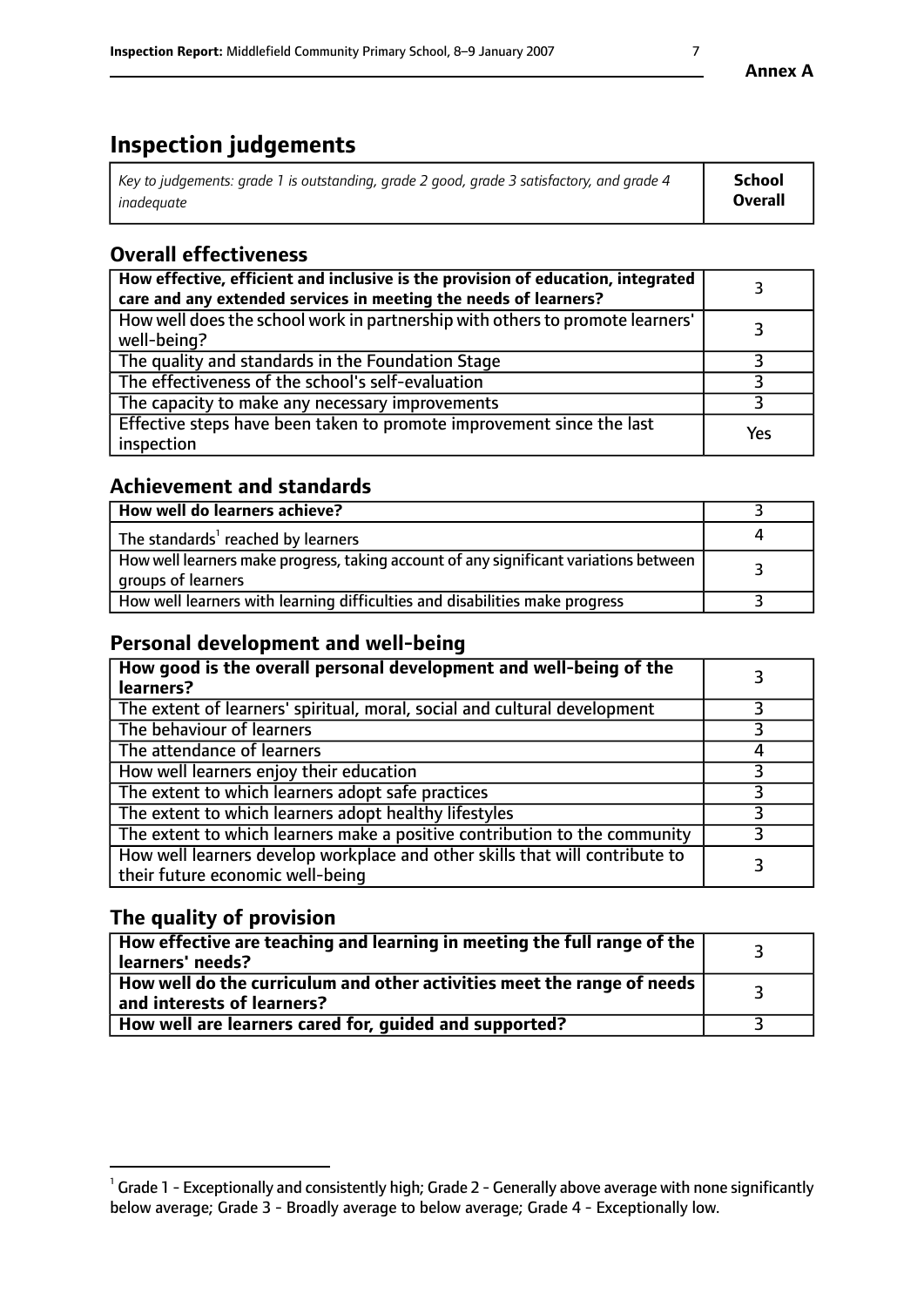# **Leadership and management**

| How effective are leadership and management in raising achievement<br>and supporting all learners?                                              |           |
|-------------------------------------------------------------------------------------------------------------------------------------------------|-----------|
| How effectively leaders and managers at all levels set clear direction leading<br>to improvement and promote high quality of care and education |           |
| How effectively performance is monitored, evaluated and improved to meet<br>challenging targets                                                 | 3         |
| How well equality of opportunity is promoted and discrimination tackled so<br>that all learners achieve as well as they can                     |           |
| How effectively and efficiently resources, including staff, are deployed to<br>achieve value for money                                          | 3         |
| The extent to which governors and other supervisory boards discharge their<br>responsibilities                                                  | 3         |
| Do procedures for safequarding learners meet current government<br>requirements?                                                                | Yes       |
| Does this school require special measures?                                                                                                      | No        |
| Does this school require a notice to improve?                                                                                                   | <b>No</b> |